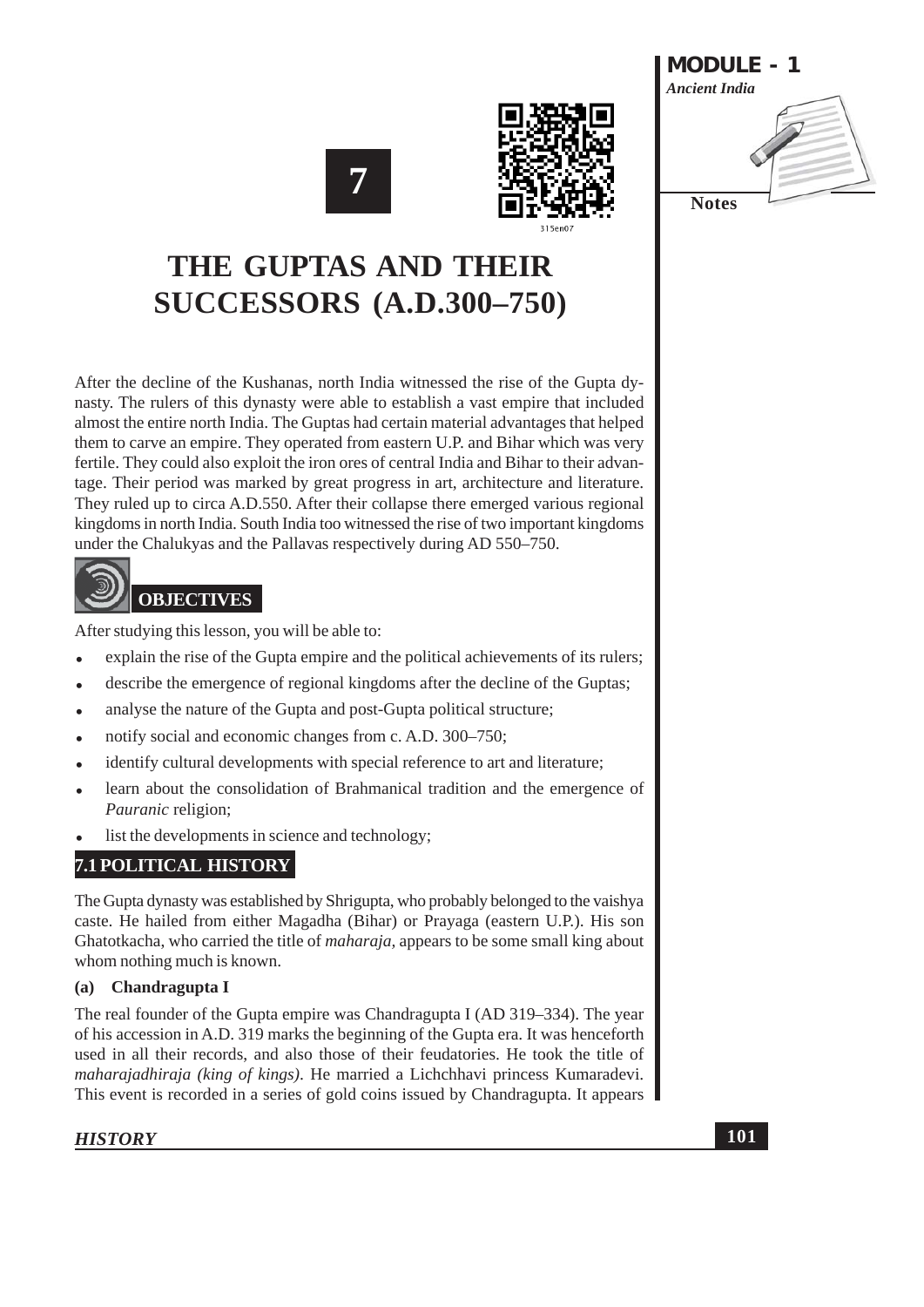

that this matrimonial alliance gave legitimacy, prestige and strength to the Gupta king. Chandragupta, was ruling over Magadha (Bihar) Saket (modern Ayodhya) and Prayaga (modern Allahabad) with his capital at Pataliputra (Modern Patna).

## **INTEXT OUESTIONS 7.1**

- Who was the real founder of the Gupta dynasty?  $\mathbf{1}$
- $\overline{2}$ . Give two material advantages that helped the Guptas to establish an empire?
- 3. How did the marriage alliance with the Lichchhavi's help Chandragupta?

#### $(b)$ Samudragupta

Chandragupta was succeeded by his son Samudragupta (A.D. 335-375). Samudragupta followed a policy of conquest and enormously enlarged his kingdom. His achievements are recorded in a long inscription (prashasti), written in pure Sanskrit by his court poet Harisena. The inscription is engraved on a Pillar at Allahabad. It enumerates the people and the regions conquered by Samudragupta. He adopted a different policy for different area conquered by him.

In the Ganga-Yamuna doab, he followed a policy of annexation. He defeated nine naga rulers and incorporated their kingdoms in the Gupta empire. He then proceeded to conquer the forest kingdoms of central India, mentioned as atavirajyas. The rulers of these tribal areas were defeated and forced into servitude. This area had a strategic value as it contained a route to south India. It enabled Samudragupta to proceed to South along the eastern coast conquering twelve kings on the way and reached as far as Kanchi near Chennai. Samudragupta, instead of annexing their kingdoms, liberated and reinstated these kings on their thrones. This policy of political conciliation for south India was adopted because he knew that it was difficult to keep them under control and subservience once he returned to his capital in north. So it was enough for him that these states recognized his suzerainty and paid him tributes and presents.

According to the Allahabad inscription, neighbouring five frontier kingdoms and nine republican states of Punjab and western India were overawed by the conquests of Samudragupta. They agreed to pay tribute and taxes to Samudragupta and obey his orders without any fight. The inscription adds that Samudragupta also received tributes from many kings of south - east Asia.

It is generally believed that though he had spread his influence over a vast area, Samudragupta exercised direct administrative control mainly over Indo-Gangetic basin. He celebrated his conquests by performing a horse sacrifice (ashvamedha) and by issuing ashvamedha type of coins (the coins portraying the scene of sacrifice) on the occasion. Samudragupta was not only a conqueror but also a poet, a musician and a patron of learning. His love for music is attested by his coins that represent him as playing on a vina (lute).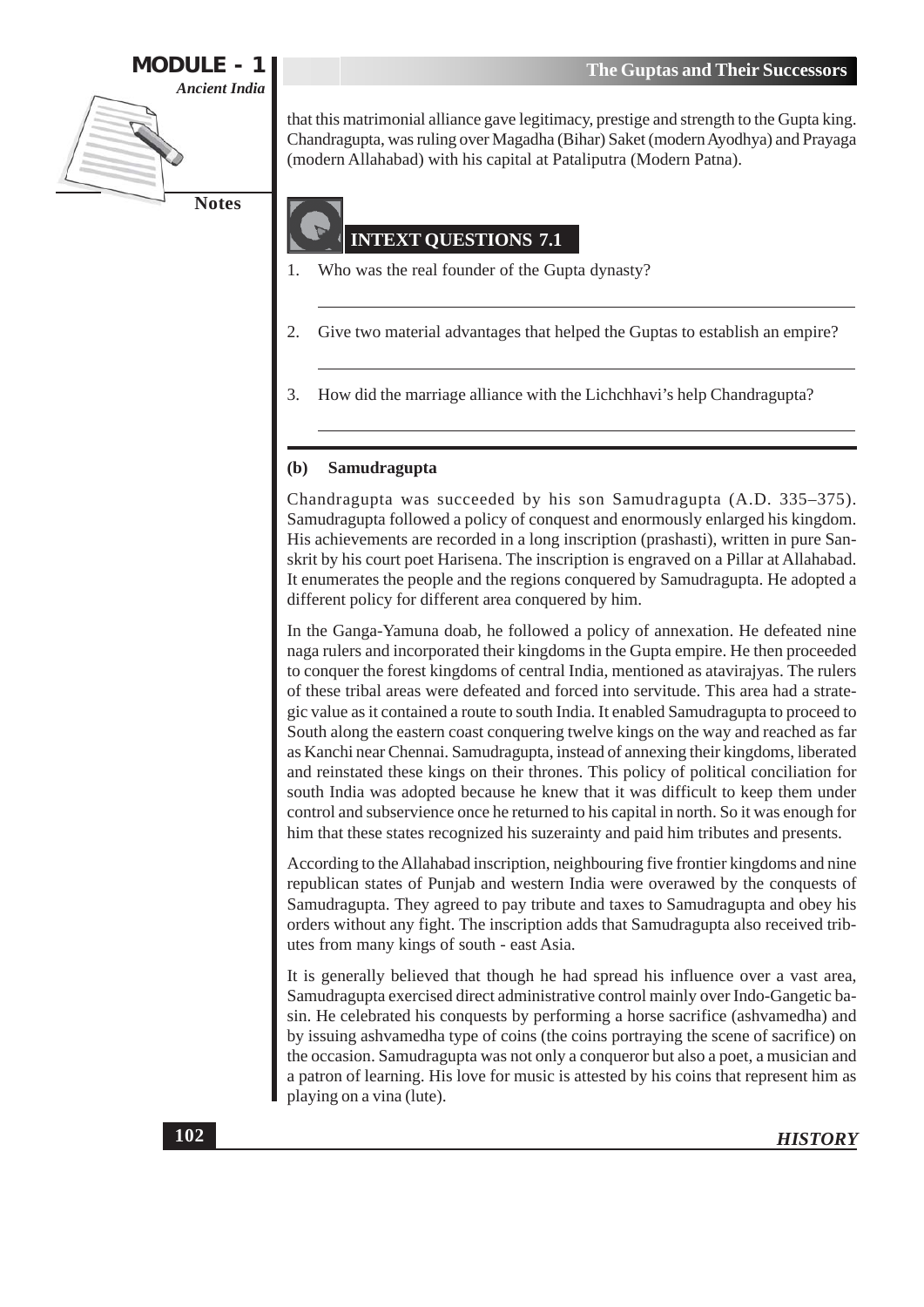

#### Map 7.1 Gupta Period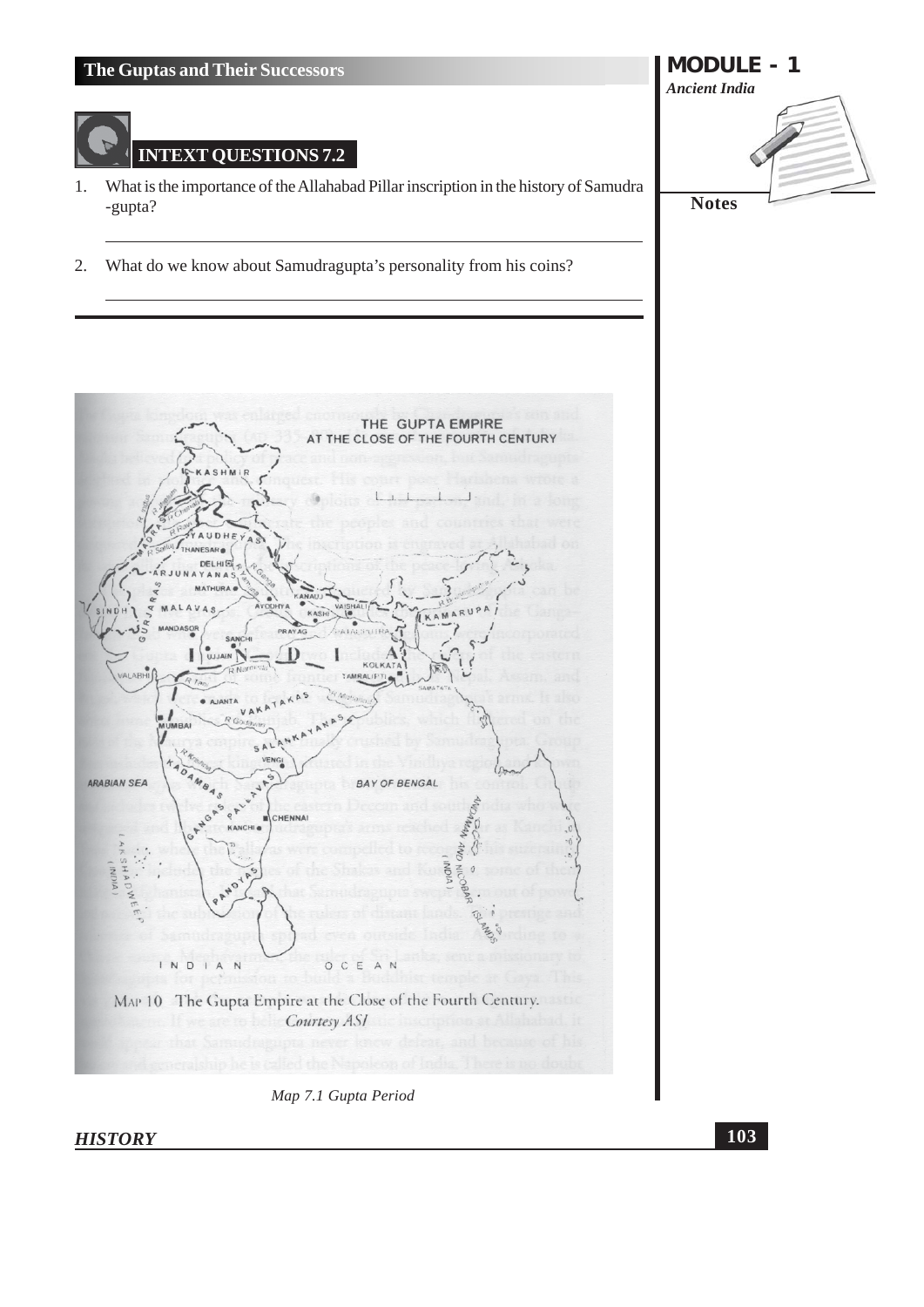

#### Chandragupta II (c)

Samudragupta was succeeded by his son Chandragupta II (AD 375-414) also known as Chandragupta Vikramaditya, he not only extended his father's empire but also consolidated his position through matrimonial alliances with other royal dynasties of the period. He married Kuvernaga, the Naga princess and had a daughter Prabhavati from her. Prabhavati was given in marriage to Rudrasena II of the Vakataka dynasty ruling in Deccan. After the death of her husband, Prabhavati ruled the territory as regent to her minor son with the help of her father. The control of Vakataka territory proved very beneficial to Chandragupta II, as he was now able to target his other enemies better.

His greatest military achievement was his victory over the Shaka kings who were ruling in western India for the last three hundred years. This conquest made Gupta empire reach up to the western coast.

An iron pillar inscription at Mehrauli in Delhi indicates that his empire included even north-western India and Bengal. He took the title of *Vikramaditya* i.e. the one who is as powerful as the sun. Chandragupta II is remembered for his patronage of art and literature. He is credited with maintaining nine luminaries (navaratna) in his court. The great Sanskrit poet and playwright Kalidasa was the most notable of them all. The Chinese Buddhist pilgrim Fa Hien (AD 404-411) visited India during his reign. He has left an account of the life of people in India in the fifth century AD.

#### **INTEXT QUESTIONS 7.3**

- Chandragupta II married his daughter into which dynasty? 1.
- 2. How did this alliance help Chandragupta II?
- Name the Chinese pilgrim who visited India in the reign of Chandragupta II? 3.
- Name the great Sanskrit poet and playwright who adorned the court of  $\overline{4}$ . Chandragupta II?

#### (d) Decline

Chandragupta II was succeeded by his son Kumaragupta (AD 415–455). He was able to maintain the empire built up by his father but during the later part of his reign there was a threat from the Hunas of Central Asia. After occupying Bactria the Hunas crossed the Hindukush Mountains and entered India. Their first attack during his reign was repulsed by prince Skandagupta. The Guptas however could not protect their empire for long and the successive waves of Huna invasion made the Gupta's very weak. This was one of the main factors which accelerated the disintegration of the Gupta empire.

The inscriptions issued by the Hunas show that by AD 485 they had occupied eastern Malwa and a large part of central India. Punjab and Rajasthan also passed into their hands. The first important ruler of the Hunas in India was Toramana who conquered an area stretching up to Eran near Bhopal in central India. His son Mihirkula suc-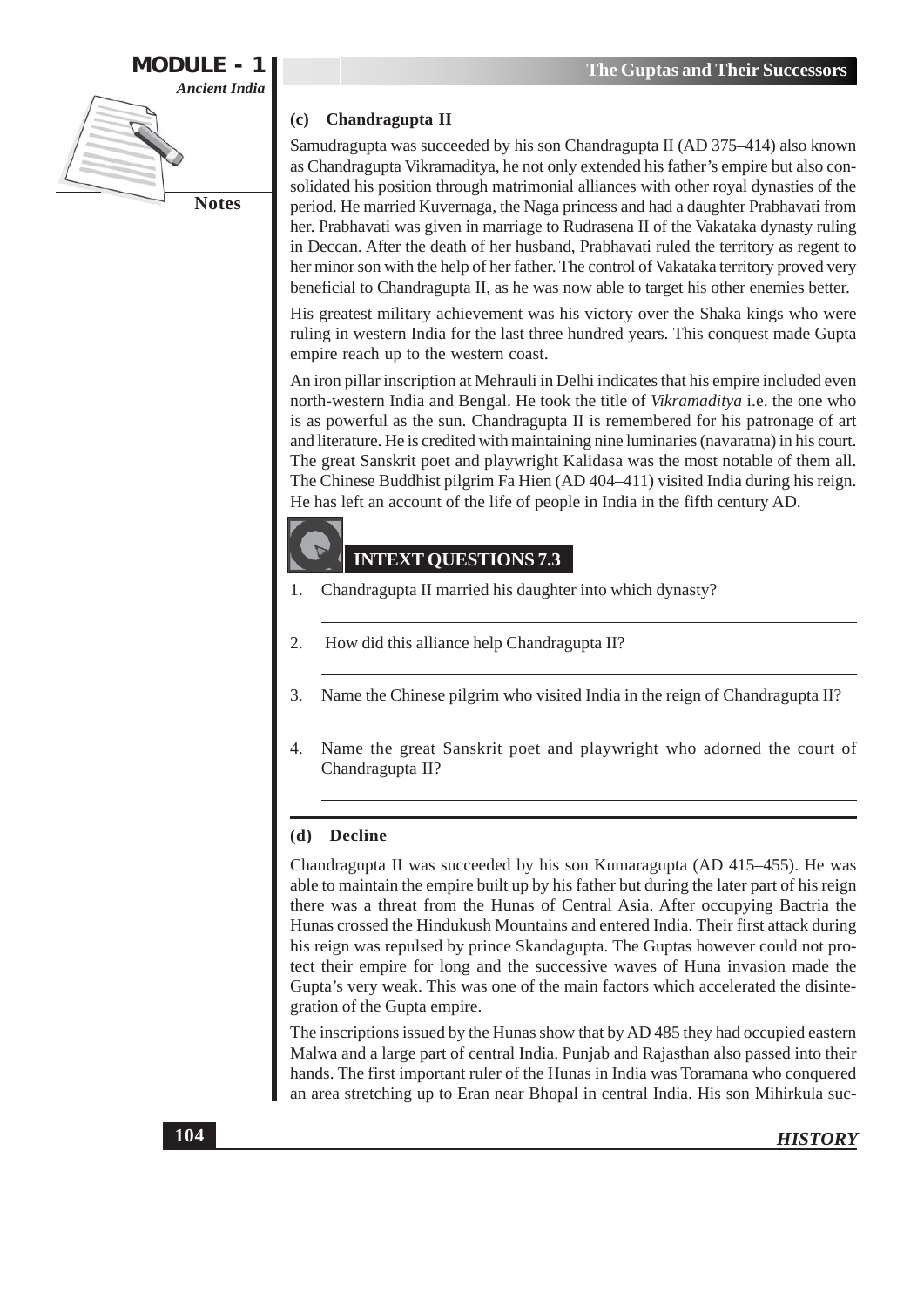ceeded him in AD 515. He is described in texts as a tyrant and an iconoclast. Both Yashodharman of Malwa and Narasimhagupta Baladitya of the Gupta dynasty finally defeated Mihirkula. But this victory over the Hunas could not revive the Gupta Empire.

Besides the Huna invasion there was also a gradual decline in economic prosperity. It is indicated by the gold coins of later Gupta rulers, which have less of gold content and more of alloy. We also notice a gradual disappearance of coins in the post Gupta period. It led the kings to make payments in form of land rather than cash. It is evident by the discovery of large-scale land grant charters donating land to brahmanas and officers.

The practice of giving land for religious and secular purposes in lieu of services rendered to the State is normally termed as feudalism. Under this practice, the donee (the one who receives the grant) was given the right not only to collect the taxes but also to administer the donated land. This created small-small pockets of power trying ceaselessly to expand their sphere of influence at the cost of the ruling authority.

The decline of the Gupta empire resulted in the emergence of numerous ruling dynasties in different parts of northern India. The prominent among them were the Pushyabhutis of Thanesar, Maukharies of Kanauj and the Maitrakas of Valabhi. The political scene in the Peninsular India was no different. The Chalukyas and the Pallayas emerged as strong regional powers in Deccan and northern Tamil Nadu respectively.

#### **INTEXT OUESTIONS 7.4**

- $1.$ Which group of family did Toramana belong to?
- $2.$ Name the Gupta prince who was able to repulse the first raids of the Hunas?
- Name two dynasties that emerged in north India after the decline of the Guptas?  $3.$

#### 7.2 MAITRAKAS

The Maitrakas were tributary chiefs of the Guptas, who established an independent kingdom in western India. Dhruvasena II was the most important ruler of the Maitrakas. He was a contemporary of Harshavardhana and was married to his daughter. Hsuan Tsang tells us that Dhruvasena II attended Harsha's assembly at Prayaga (Allahabad). Ruling over Saurashtra in Gujarat, the Maitrakas developed Valabhi as their capital. This city became an important center of learning. Being on the Arabian Sea, it was also a port town having flourishing trade and commerce. Maitrakas continued to rule until the middle of the eighth century when Arab attacks weakened their power.

#### **7.3 MAUKHARIES**

The Maukharies ruled over Kanauj, a city in western Uttar Pradesh, which gradually replaced Pataliputra as a political center of north India. Maukharies were also the subordinate rulers of the Guptas and used the title of *samanta*. Harshavardhana's sister Rajyashri was married to Grihavarman. Shashanka, the ruler of Bengal (Gaur), and Devgupta, the Later Gupta ruler jointly attacked Grihavarman and killed him. The kingdom of Kanauj was then merged with that of the Pushyabhutis and Harsha shifted his capital from Thanesar (Kurukshetra) to Kanauj.

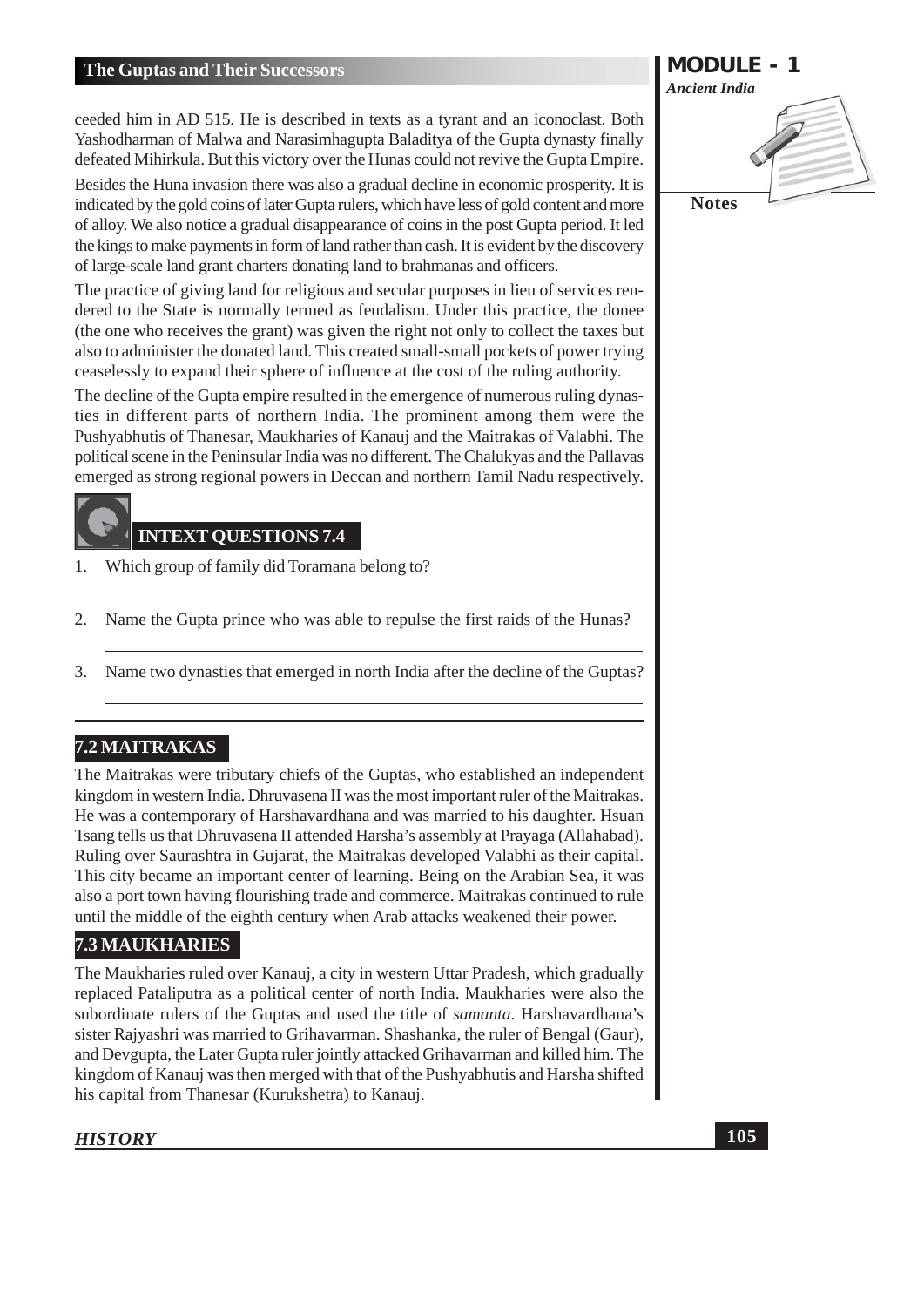

#### 7.3 PUSHYABHUTIS OF THANESAR

An important ruling family to gain prominence after the fall of the Gupta was that of the Pushyabhutis who had their capital at Thanesar (Thanesvara in Kurukshetra). The dynasty became influential with the accession of Prabhakarvardhana, who was able to defeat the Hunas and strengthen his position in the regions of Punjab and Haryana. After his death, his elder son Rajyavardhana came to the throne but he was treacherously killed by Shashanka, the king of Bengal and Bihar. Harshavardhana then ascended the throne in AD 606. He was only sixteen years of age at that time. Still he proved himself to be a great warrior and an able administrator. We have two valuable sources that throw important light on the life and times of Harshavardhana (606–647). These are Harshacarita written by his court poet Banabhatta and Si-Yu-Ki, the travel account of the Chinese Buddhist pilgrim Hsuan Tsang, who visited India during AD 629-644.

After his accession Harshavardhana united his kingdom with that of his widowed sister Rajayashri (see above) and shifted his capital to Kanauj and is described as the lord of the north (sakalauttarapathanatha). He brought Punjab, Uttara Pradesh, Bengal, Bihar and Orissa under his control. Harsha wanted to extend his power in the Deccan. But he was defeated by Pulakesin II, the Chalukya ruler, on the banks of river Narmada. The river thus became the southern boundary of his kingdom.

The death of Harsha in AD 647 was followed by a political confusion that continued up to the eighth century when the Gurjara Pratiharas, the Rajput rulers, emerged as a big force in northern India.

 $1<sub>1</sub>$ Who is the author of *Harshacarita*?

**INTEXT QUESTIONS 7.5** 

- $\overline{2}$ . Hsuan Tsang visited India during the reign of which king?
- Which ruler defeated Harsha? 3.

#### PENINSULAR INDIA

#### **7.5 VAKATAKAS**

In peninsular India the Vakatakas, were a local power that ruled over northern Maharashtra and Vidarbha. Their history can be reconstructed on the basis of a large number of land grant charters issued to the brahmanas. Rudrasena II of the royal Vakataka family was married to Prabhavatigupta, the daughter of Chandragupta II of the imperial Gupta family. Culturally the Vakataka kingdom is important because it became a channel to spread brohamanical culture to south India.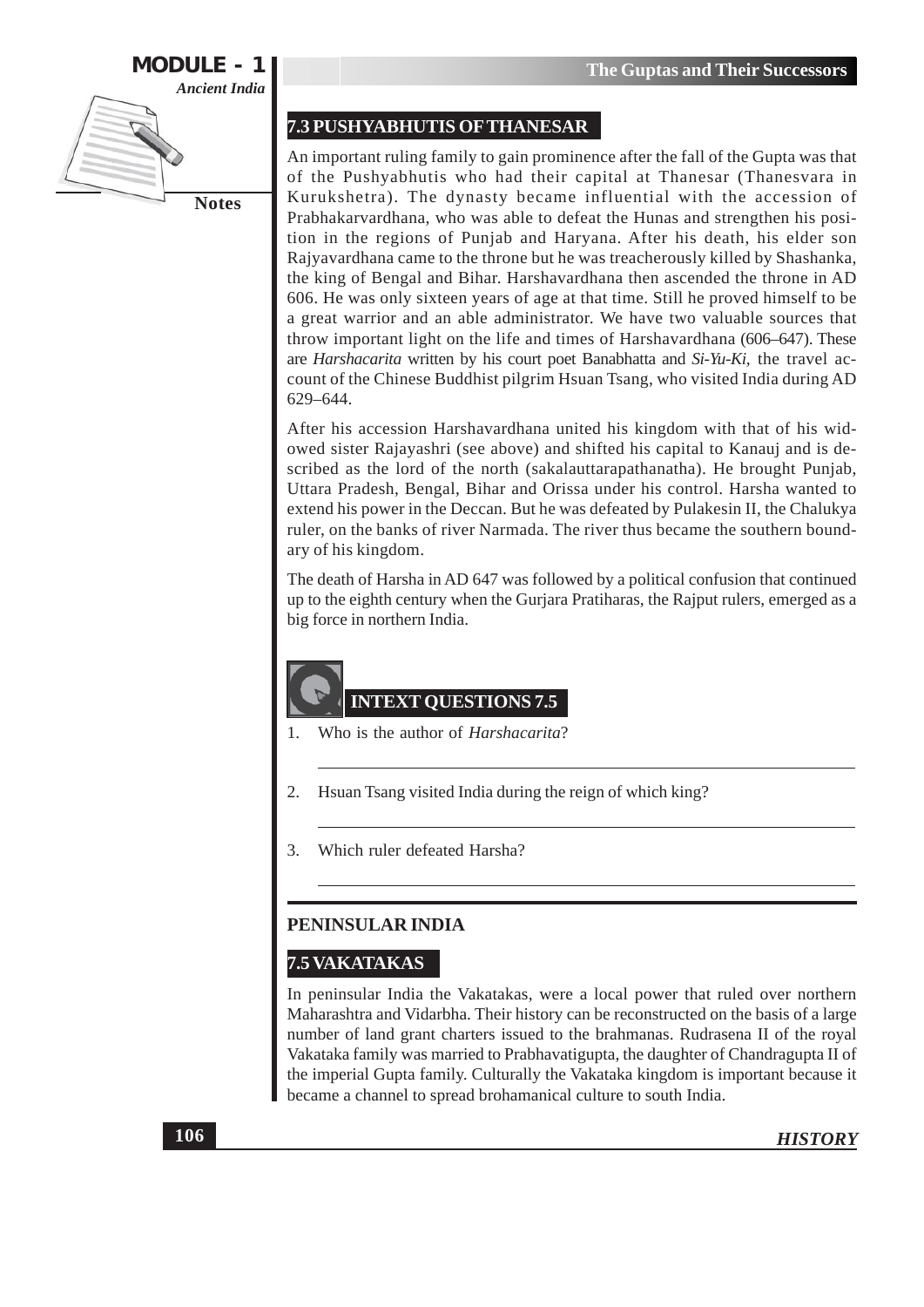#### 7.6 CHALUKYAS (SIXTH-EIGHTH CENTURY A.D.)

The Chalukyas played a prominent role in the history of Deccan and south India for about two hundred years from the beginning of sixth century A.D. They set up their kingdom in western Deccan with capital at Vatapi (modern Badami in Karnataka).

The kingdom rapidly rose to prominence during the reign of Pulakesin II (AD 610–642). He was the greatest ruler of the Chalukyas. He consolidated his authority in Maharashtra and conquered large parts of Deccan. He defeated Harshavardhana in circa AD 630 and acquired the title of *dakshinapatheshyara* (lord of the south). However, he himself was defeated and killed by the Pallava king Narasimhavarman in c. AD 642. It marked the beginning of a long drawn political struggle between the Pallavas and Chalukyas that continued with ups and down for more than a hundred years. In about AD 757 their feudatories, the Rashtrakutas, overthrew them. Culturally, their period is important for the growth of art and architecture in Deccan.



Map 7.2 Deccan & South India

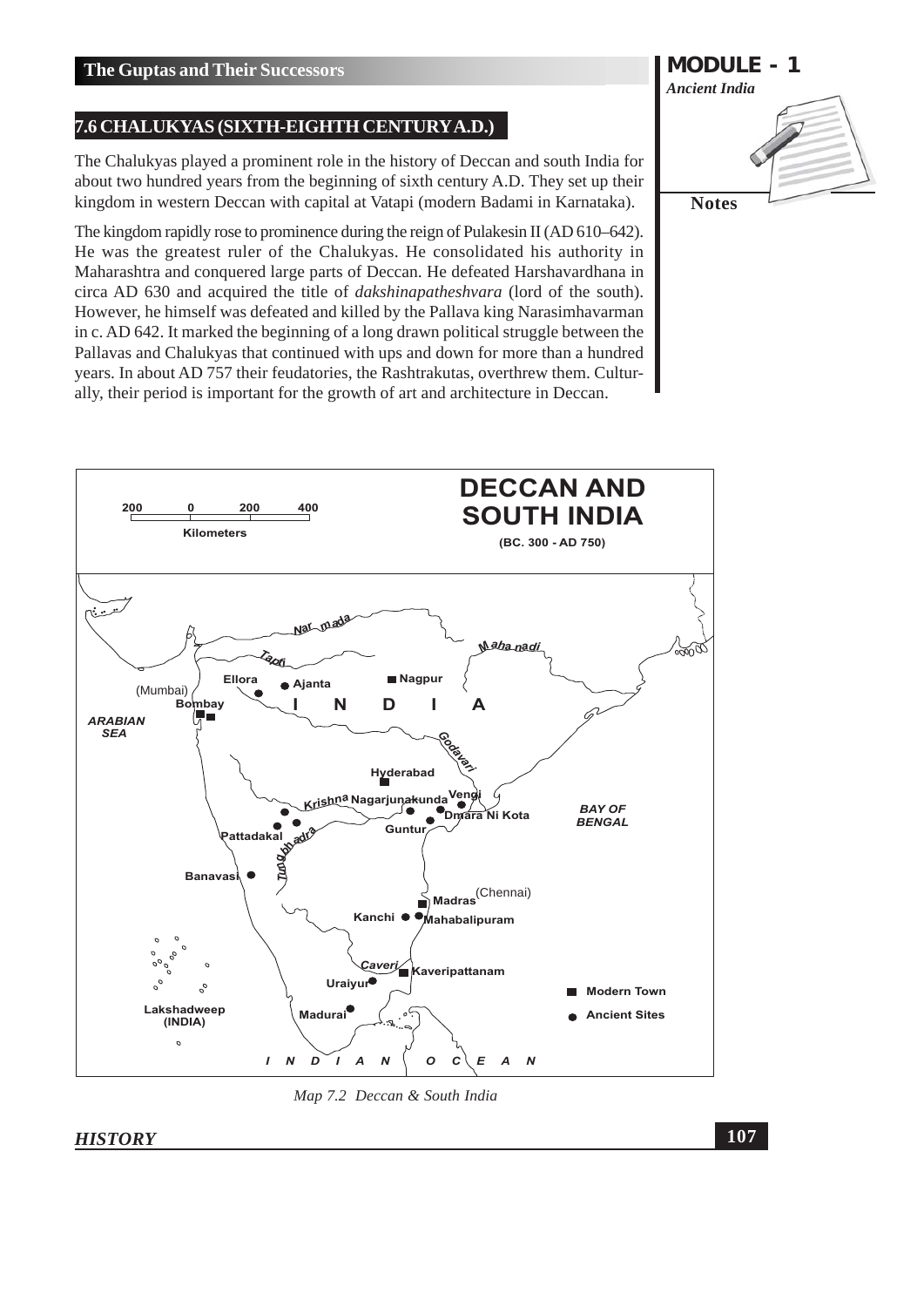



#### **INTEXT QUESTIONS 7.6**

Name the capital of the Chalukyas?

2. What was Pulakesin II known as?

#### 7.7 PALLAVAS

The Pallavas established their authority over south Andhra Pradesh and north Tamil Nadu with capital at Kanchi. Kanchi under them became an important temple town and a center of trade and commerce.

The Pallavas rose to power during the reign of Mahendravarman (AD 600–630) and Narasimhavarman I (AD 630-668). Throughout their reign they were in constant conflict with Chalukyas of Vatapi in the north and the Tamil kingdoms of Cholas and Pandyas in the south. Their rule in south India was replaced by the imperial Cholas. Culturally their reign is important for the growth of Tamil bhakti literature and the Dravidian style of art and architecture in south India. It was under them that Mahabalipuram, south of Chennai, emerged as an important centre of temple architecture.



#### **INTEXT QUESTIONS 7.7**

- Name the capital of the Pallavas? 1.
- Who were the main enemies of the Pallayas in north?  $\overline{2}$ .

#### 7.8 ADMINISTRATIVE SYSTEM (c.A.D.300-750)

In the Mauryan period, the political authority was concentrated in the hands of the king. But, the Gupta administration was decentralized in nature. It means that feudatories i.e. local Kings and smaller chiefs ruled a large part of their empire. The pompous titles such as maharajadhiraja, parambhattaraka, parameshvara etc were adopted by the imperial Guptas. These lesser rulers adorned their names with titles like raja and maharaja.

The kingship was normally hereditary. The king was the focus of administration. Princes, ministers and advisors assisted him. The princes were also made the viceroys of the provinces. Provinces were known as *desha*, rashtra or bhukti and their head was called *uparika*. The provinces were divided into a number of districts called *pradesha* or *vishaya*. The administrative head of the *vishaya* was known as *vishayapati*. The *vishayas* were further divided into villages. The village headman called *gramadhyaksha* looked after the affairs of the village with the help of village elders. The artisans and merchants took an active part in the town administration during the Gupta period. The Gupta bureaucracy was less elaborate as compared to that of the Mauryas. The high level central officers under the Guptas were called the kumaramatyas. Important functionaries like mantri, senapati were all recruited from that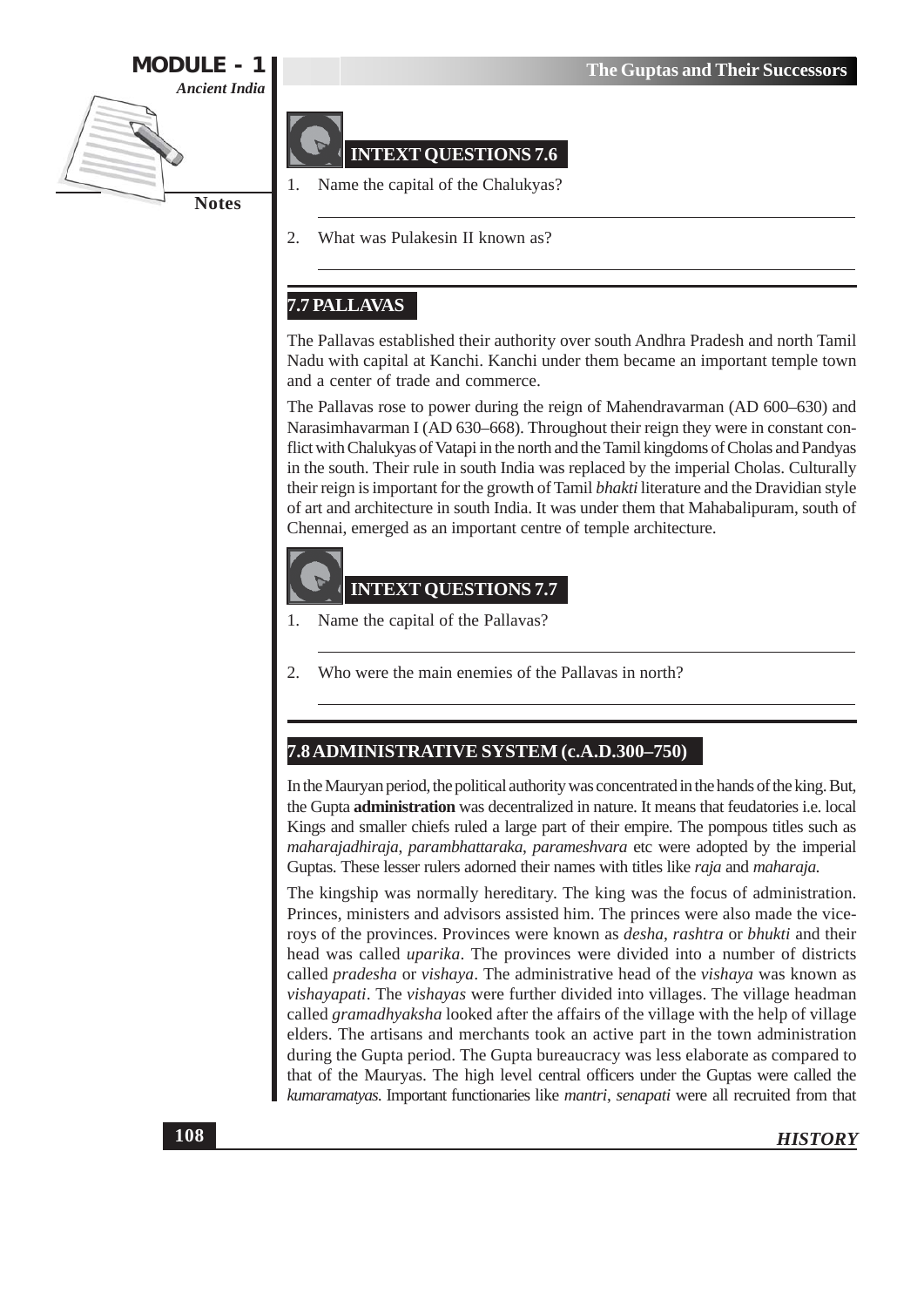cadre. Administrative posts were not only hereditary but often several offices were combined in the hands of the same persons as in the case of Harisena, the composer of the Allahabad pillar inscription of Samudragupta. He has been described as a mahadandanayaka (chief judicial officer) as well as a mahasandhivigrahika (minister for war and peace). The ruler himself often appointed high-ranking officers but the hereditary nature of the post must have weakened the royal control over the administration.

During the Gupta period land taxes increased considerably. The land tax called *bali* varied from  $1/4^{\text{th}}$  to  $1/6^{\text{th}}$  of the total produce. Two new agricultural taxes that appear in Gupta inscriptions are *uparikara* and *udranga*. However, their exact nature is not clear. In addition, the peasants had to meet the demands of the feudatories. They also had to feed the royal army when it passed from the villages. The villagers were also subjected to forced labour (vishti).

The judicial system was far more developed under the Gupta rulers than in earlier times. For the first time civil and criminal laws were clearly demarcated. Disputes connected with various type of property were considered in civil law. Elaborate laws were laid down about inheritance. Theft and adultery fell under criminal law. The king upheld the law and tried cases with the help of the brahmanas. The guilds of merchants and artisans were governed by their own laws.

Harsha governed his empire on the same lines, as did the Guptas. But during his period the administration became more decentralized and the number of feudatories grew further. In Harsha's time the officers and the religious persons were paid mainly in land. It encouraged the system of feudalism which grew much more in the post-Harsha period.

In the empire of Harsha law and order does not appear to be so well maintained. Hsuan Tsang was twice robbed of all his belongings during his travels in India. On the other hand Fa Hien had to face no such difficulty during Gupta period.



#### **INTEXT QUESTIONS 7.8**

- Give the titles adopted by the Gupta rulers? 1.
- What were the provinces known as in the Gupta period? 2.
- $\mathcal{E}$ Name the lowest unit of administration in the Gupta period?
- Who were the kumaramatyas?  $\overline{4}$
- Name the two new taxes imposed by the Guptas? 5.
- 6. How was the law and order situation in Harsha's time?

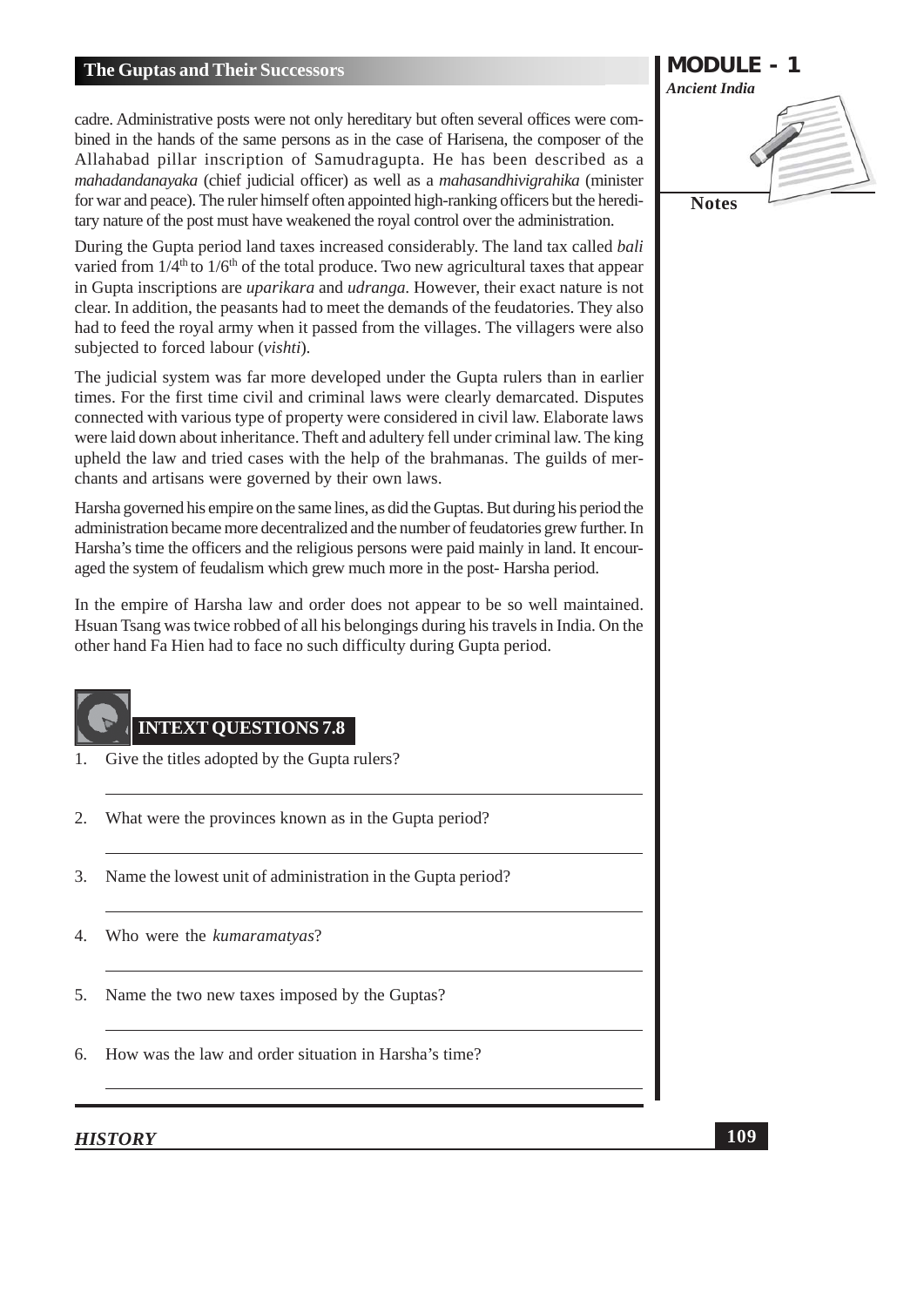

#### 7.9 SOCIETY

The structure of the **society** was undergoing a change in the Gupta period. The supremacy of the brahmanas was increasing. They were getting large-scale land grants not only from the rulers but from other people also. The land was given along with administrative rights and tax exemptions. Thus, a new class of brahmana landlords was created. Supported by the king, they tended to exploit the peasants.

We also notice a proliferation of castes in this period. With the extension of brahmanical culture in distant and different areas, a large number of tribals were assimilated in the brahmanical social structure of varna system fold, as were some foreigners such as the Hunas. While the foreigners and tribals heads were included as kshtriyas, the ordinary tribals were given the status of shudras.

The position of shudras however improved somewhat during this period. They were allowed to listen to the epics and the *puranas*. They could also perform some domestic rituals that were earlier prohibited for them. In the seventh century Hsuan Tsang calls shudras as agriculturists and the vaishyas as traders. A distinction was also made between shudras and untouchables, the latter being treated lower in status than the shudras.

The untouchables are referred to as chandalas. They lived outside the village and dealt in unclean jobs such as scavenging or butchery. The Chinese traveler Fa-Hien tells us that whenever they entered the towns or market places they would strike a piece of wood to announce their arrival, so that the others might not touch them and get polluted.

References to slaves are found in the contemporary *Dharmashastras* (Law Books). Narada mentions fifteen types of slaves. They were mainly domestic servants employed in cleaning and sweeping. The prisoners of war, debt bondsmen, born of a slave woman were all considered slaves.

The status of women continued to decline in Gupta period. The main reason for the subordination of women was their complete dependence on men for their livelihood. The women were not entitled to inherit property. However, she had full right on her stridhana i.e. the presents received by the bride at the time of her marriage. The free representation of females in art suggest that there was no *purdah* system in the society. However, there is evidence of the presence of sati system. The first evidence of *sati* (immolation of widow) is found in an inscription (AD 510) at Eran in Madhya Pradesh. In the *Harshacarita* of Bana, the queen performs *sati* on the death of her husband king Prabhakaravardhana. Even Rajyashri, sister of Harsha was about to perform sati when Harsha rescued her.

#### **INTEXT QUESTIONS 7.9**

- 1. What are shudras described as by Hsuan Tsang?
- 2. What is stridhana?
- 3. Where do we find the first epigraphical evidence to 'Sati'?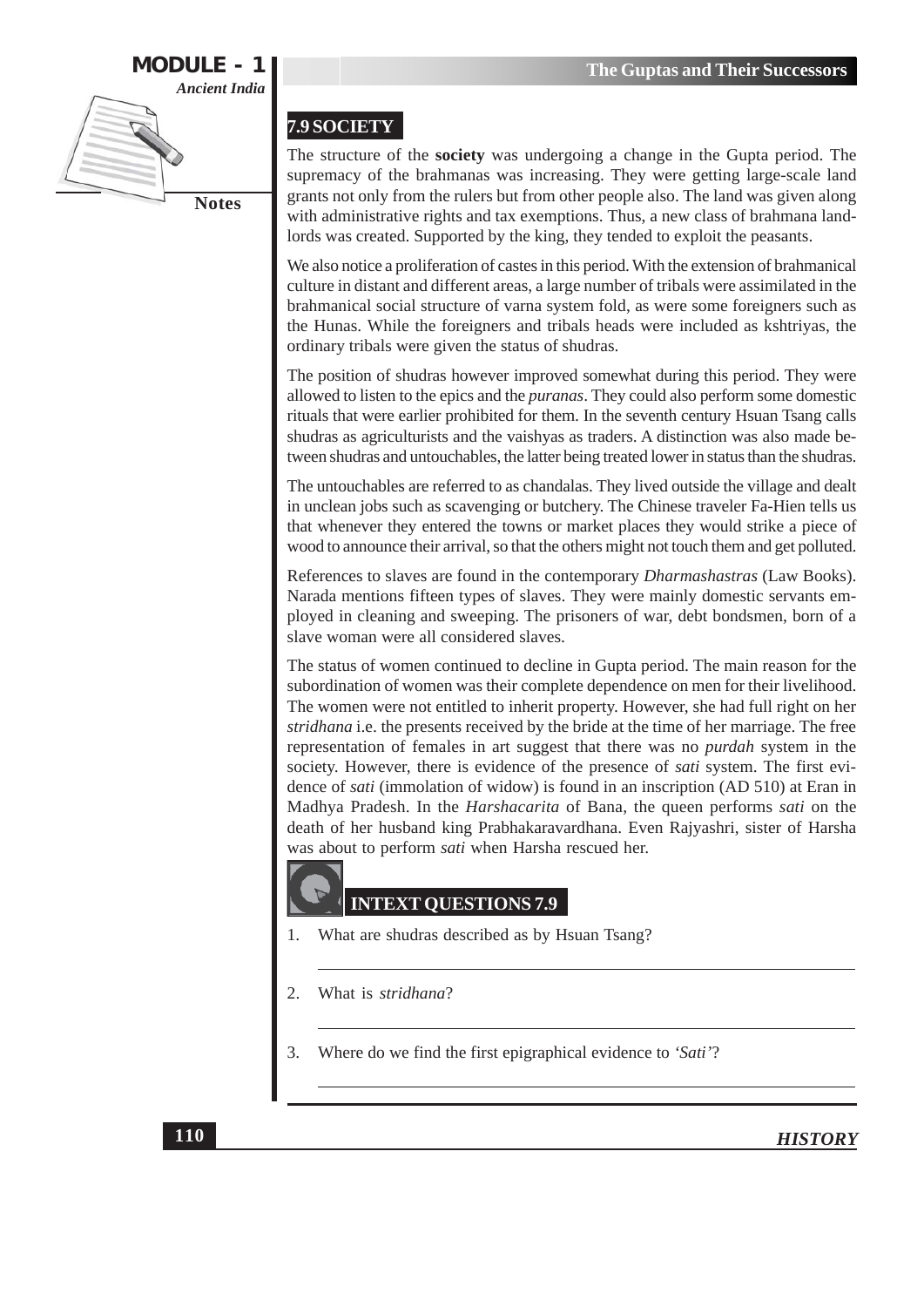#### 7.10 ECONOMY

The period from circa fourth century to eighth century was a period of great agricultural expansion. The vast areas of land were brought under cultivation and improvements were made in the existing methods of production to attain higher yield. One of the reasons for it was the practice of granting lands to brahmanas and secular officers in different areas. It helped in bringing virgin land under the plough. The spread of knowledge regarding the use of iron plough share, manure, irrigation and preservation of cattle wealth in backward areas also contributed to rural prosperity. It however brought no relief to peasants who continued to suffer tremendous tax burden.

The Gupta and post-Gupta period witnessed a comparative decline in country's trade and commerce. Till AD 550 India continued to have some trade with the eastern Roman empire to which it exported silk, and spices. Around the sixth century the Romans learnt the art of rearing silk worms. This adversely affected India's foreign trade in this precious commodity. The disruption of north-western route by the Hunas was another factor for this decline. India tried to make up the loss by carrying on trade with south-east Asian countries but it did not help revive the economy substantially. The loss in trade lessened the inflow of gold and silver into the country. It is confirmed by a general scarcity of gold coins after the Guptas.

The Guptas did issue a large number of gold coins called *dinaras*. But we notice that the gold coins of each successive Gupta ruler, after Chandragupta II, contain less of gold and more of alloy. After the Guptas very few coins of Kings of different dynasties have been found. Thus in the absence of coinage we can presume that a selfsufficient economic system with limited trade prevailed after the downfall of the Guptas.

#### **INTEXT OUESTIONS 7.10**

- Name the commodities exported by the Indians to the eastern Roman empire? 1.
- $2.$ What were the Gupta gold coins known as?

#### **7.11 LITERATURE**

The Gupta period is considered as the Golden Age of art and literature.

A huge body of religious and secular literature was compiled in this period. The two great epics, the Ramayana and the Mahabharata were finally completed in the fourth century. The stories of both the epics symbolize the victory of good over evil. Both Rama and Krishna came to be considered incarnation of Vishnu.

The Gupta period marks the beginning of the writing of the literature known as *Puranas*. These texts refer to the stories about the Hindu gods and mention the ways to please them through fasts and pilgrimages. The major *Puranas* written in this period are the Vishnu Purana, Vayu Purana and the Matsya Purana. For the worship of Shiva. Shiv *Purana* was written whereas the various incarnations of Vishnu are glorified in Varaha Purana, Vamana Purana, and Narasimha Purana. They were meant for the worship by common man. Some Smritis or the law books were also compiled in the Gupta period. One of these, the *Narada Smriti* throws light on the general social and economic rules and regulations of the period.

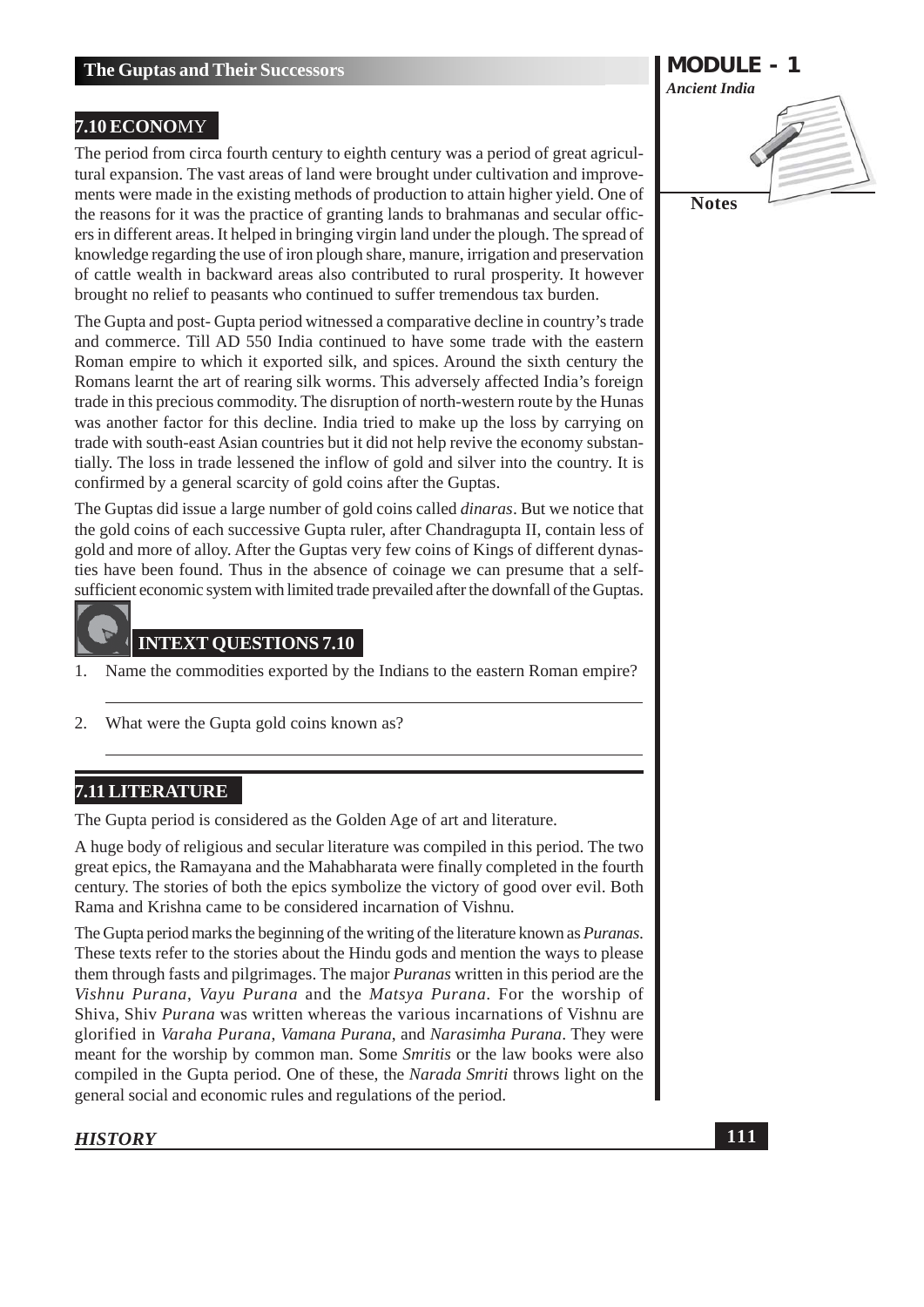

The literature in Gupta period was written in Sanskrit. The greatest of all the poets was Kalidasa who lived in the court of Chandragupta II in the fifth century AD. His works are very famous and have been translated in many European languages. Some of the works that he authored are Meghadutam, Abhijnanashakuntalam, Raghuvamsha, Kumarasambhava and Ritusamhara. The notable feature of his works is that the characters of higher caste speak in Sanskrit while those of lower caste and women speak in Prakrit. The other famous dramatists to have flourished in this period are Shudraka, writer of Mrichchhkatikam and Vishakhadatta who authored Mudrarakshasa.

In the seventh century Banabhatta, the court poet of Harsha, wrote Harshacarita praising his patron. Written in an ornate style, it became a model for later writers. The early history of Harsha is reconstructed on the basis of this text. Another text written by him is Kadambari. Harsha too was considered to be a literary monarch. He is said to have authored three plays: Priyadarshika, Nagananda and Ratnavali.

In south India, the period from AD 550–750 witnessed the growth of Bhakti literature in Tamil. Songs were composed by the Vaishnava saints (Alvars) and Saiva saints (Nayannaras) in praise of their respective gods. One of the most famous of the Alvar saints was a woman called Andal. The Vaisnava devotional songs are later arranged in a text called Nalayira Prabandham while those of the Saivites are preserved in the text known as Devarama.

#### **INTEXT OUESTIONS 7.11**

- $\mathbf{1}$ . What are the Puranas?
- 2. Who was Andal?
- What is the bhakti literature of the Nayannars called? 3.

#### 7.12 ART AND ARCHITECTURE

Ancient Indian art was mainly inspired by religion. As in earlier times, Buddhism gave a great impetus to art in Gupta period also. A life size image of Buddha made in copper is found from Sultanganj in Bihar. Beautiful images of Buddha were also created at Mathura and Sarnath. The finest examples of Buddhist art during Gupta period are the paintings of Ajanta caves. Depicting the life of Buddha and the Jataka stories, these paintings with lustrous colors have not faded even after fourteen centuries. The Ajanta caves are now included in the list of the World Heritage Sites by the UNESCO.

It is for the first time in the Gupta period that the temples in the form of structures were constructed in north India. These temples were made in the architectural style known as **Nagara**. Two of these temples, one made of bricks at Bhitargaon in Kanpur and the other of stone at Deogarh in Jhansi have been found in Uttar Pradesh. Here the images of Vishnu are placed in the center as a chief deity.

The Gupta coins are also pieces of art. They are well designed and meticulously crafted. They carry aesthetically impressive depictions of the activities of the rulers.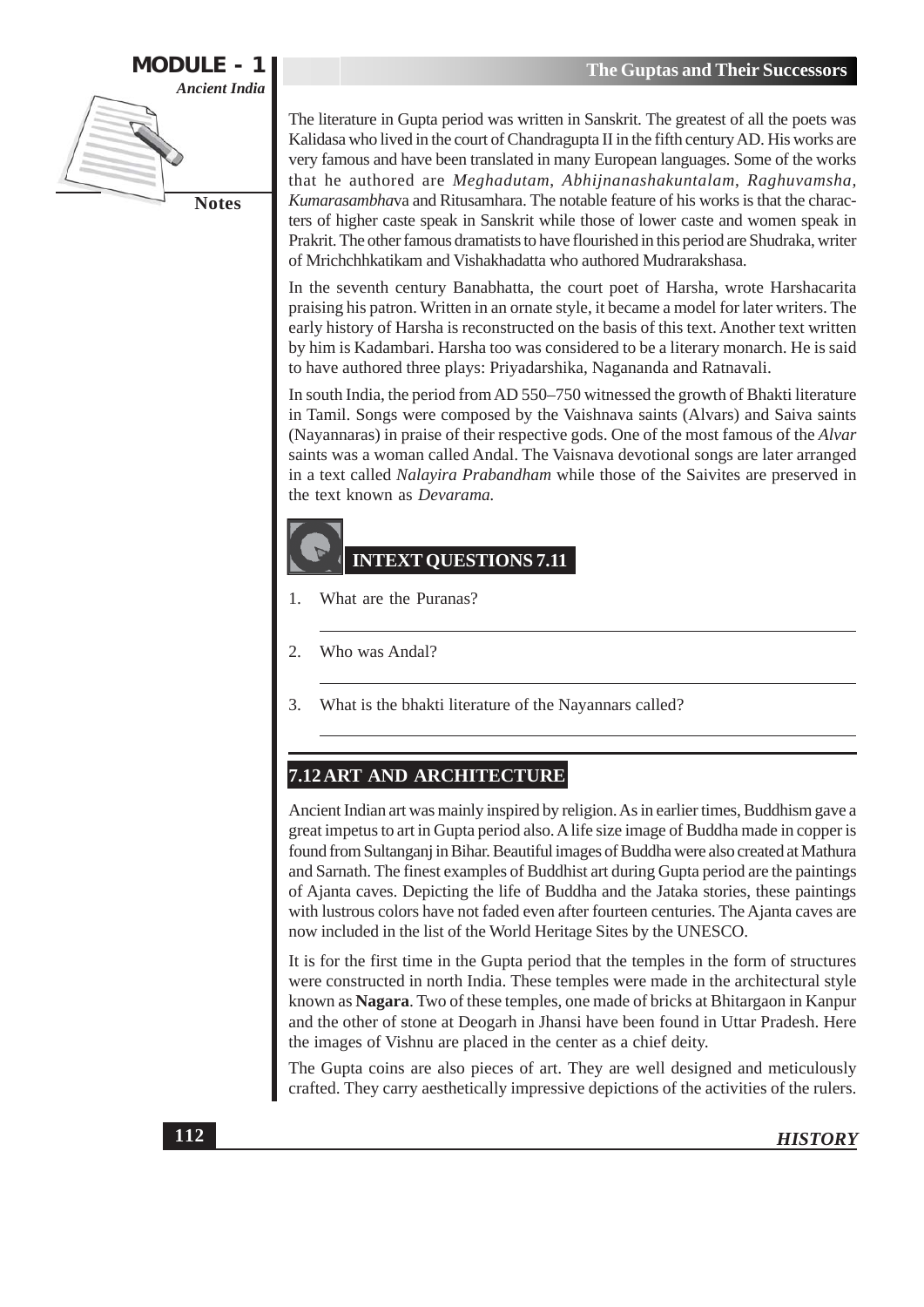The lyrist type of gold coins issued by Samudragupta show him playing a lute. His interest in music can be detected from this representation. He also issued ashvamedha



Fig. 7.1 Deogarh Nar-Narayan

type of coins as mentioned above, In peninsular India also the worship of Vishnu and Shiva was becoming popular.

The Pallava rulers constructed stone temples in seventh and eighth centuries to house the images of these gods. The most famous are the seven *rathas* or temples each made out of a solid, piece of stone constructed by king Narasimhavarman at Mahabalipuram, 65 km from Chennai. The Pallavas also built many structural temples. One of the most important among them is the Kailashnath temple, constructed in the eighth century.

The Chalukyas of Vatapi also erected numerous temples at Aihole, Badami and Pattadakal. Pattadakal has as many as ten temples built in seventh and eighth centuries and Virupaksha temple. The southern style of architecture came to be known as **Dravida**.

#### **INTEXT OUESTIONS 7.12**

- Where in Uttar Pradesh are found Gupta temples? 1.
- $2.$ Name the north and south Indian styles of architecture?

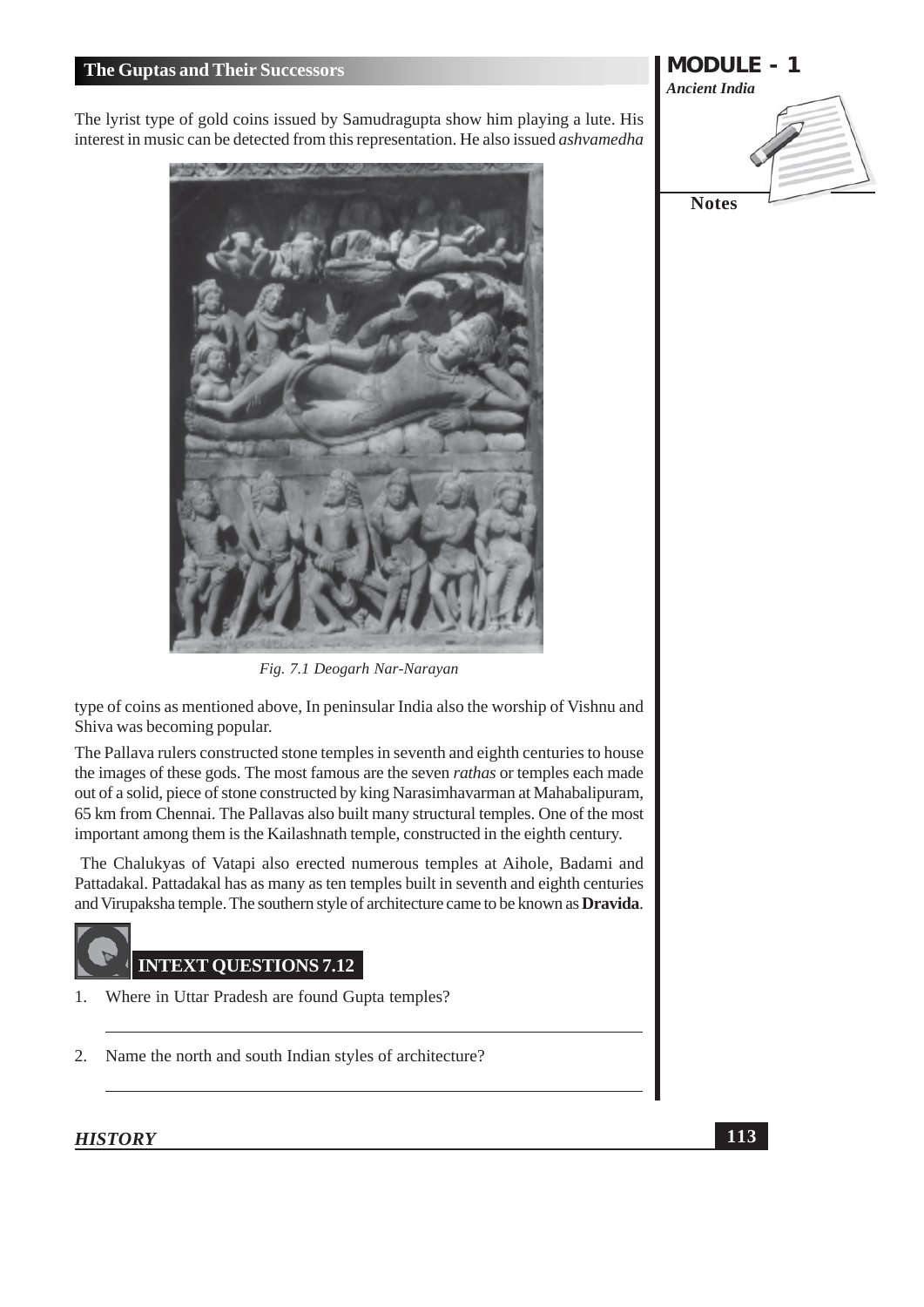

#### Why is Mahabalipuram important?



Fig. 7.2 Rath Mandir - Mahabalipuram

#### 7.13 RELIGION

The Gupta rulers gave patronage to Bhagvatism. But they were tolerant to other religions too. The Chinese pilgrims Fa Hien and Hsuan Tsang, who came to India during the reign of Chandragupta II and Harsha respectively, clearly give the impression that Buddhism was also flourishing. Harsha, though a *Shaiva* in his early life, became a follower of Buddhism and a great patron of the religion. He convened an assembly at Kanauj to publicize Mahayanaism. Nalanda developed as a great center of education for Mahayana Buddhism during his time. Students from outside countries also came to study in this university. According to Hsuan Tsang the revenues of one hundred villages supported it.

Bhagyatism centered on the worship of Vishnu and his incarnations. It put emphasis on *bhakti* (loving devotion) and *ahimsa* (non killing of animals) rather than Vedic rituals and sacrifices. The new religion was quite liberal, and assimilated the lower classes in its fold. According to Bhagavadgita, the chief text of Bhagvatism, whenever there was a social crisis Vishnu would appear in a human form and save the people. Thus ten incarnations of Vishnu were perceived. Puranas were written to popularize the virtues of each one of these incarnations. The idols of gods were housed in the temples constructed in Gupta period.

In south India, from the seventh century onwards the Tamil saints called Alvars and Nayannaras popularized the concept of bhakti. Alvar saints popularized the worship of Vishnu and the *Nayannar* saints, the worship of Shiva.

We also notice the spread of Tantrism in India in this period. From the fifth century the brahmanas had started receiving land in the tribal areas of Nepal, Assam, Bengal, Orissa, central India and Deccan. As a consequence, the tribal elements came to be assimilated in the brahmanical society. The brahmanas adopted their rituals, gods and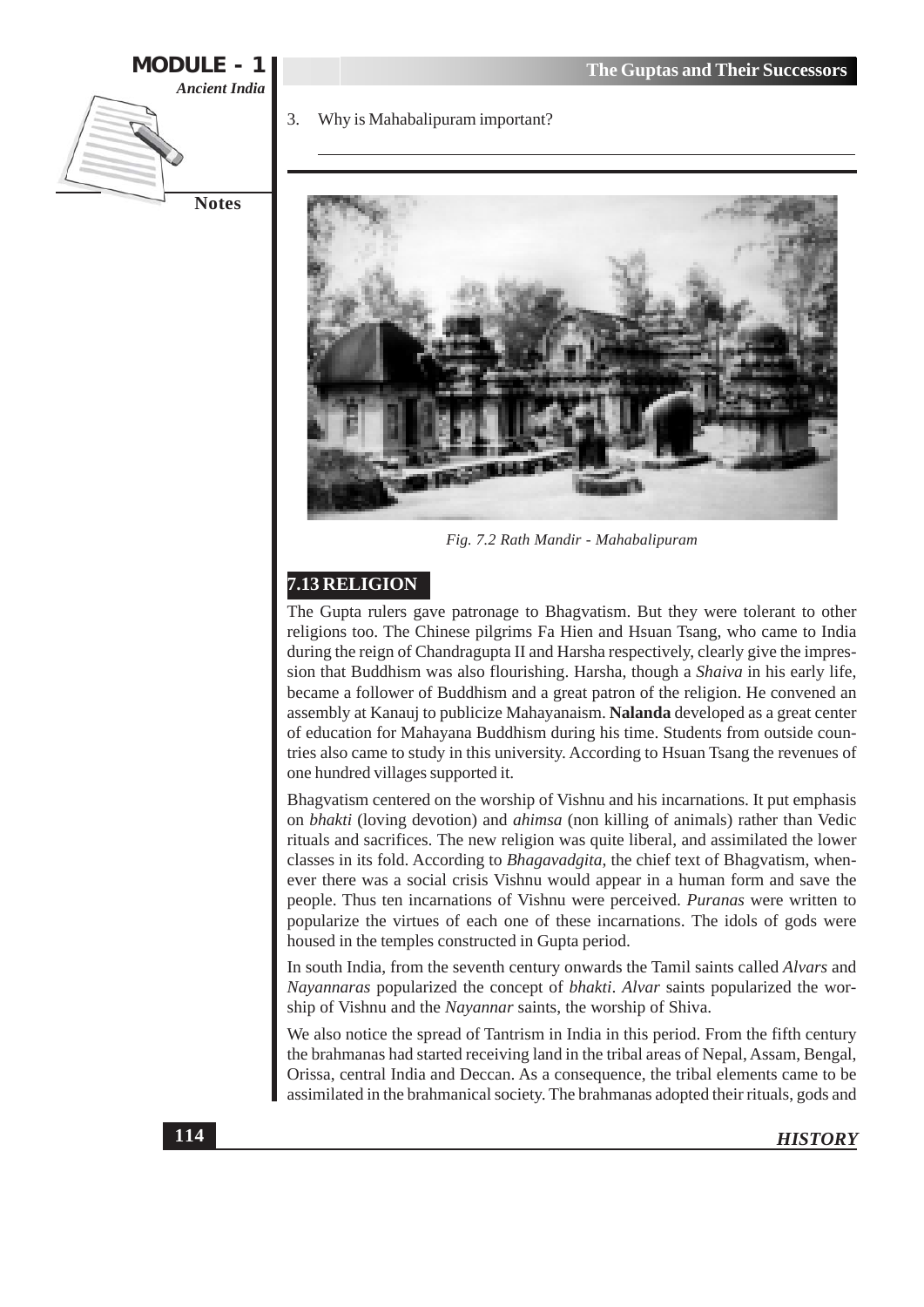goddesses. It is this assimilation of brahmanical religion and tribal practices which resulted in the development of Tantrism. It did not believe in any caste or gender bias and admitted both women and shudras in its ranks. It put emphasis on 'female' as a source of power and energy. The Tantrik concepts affected, Shaivism and Vaishnavism as well as Buddhism and Jainism. It resulted in the introduction of the worship of female deities in these religions.

#### **INTEXT QUESTIONS 7.13**

- Where did Harsha convene an assembly for Buddhism? 1.
- Name the centre of education for Mahayana Buddhism during Harsha's time? 2.
- How many incarnations of Vishnu were perceived? 3.
- Name the saints who popularized the worship of Vishnu and Shiva in south India? 4.

#### 7.14 SCIENCE AND TECHNOLOGY

An idea of the progress of science and technology in the Gupta period can be had from the important texts written on these subjects during this period. The most notable among them is an astronomical text called Aryabhatiyam, written by Aryabhatta in the fifth century. Aryabhatta was an astronomer and a mathematician. He for the first time suggested that the earth rotates on its axis, and revolves around the sun and causes eclipse. He was the first to invent "zero" and the use of the decimal system. Another scholar Varahamihira (end of sixth century) was a great astronomer who has written a number of books on astronomy. His work Panchasiddhantika deals with five astronomical systems. Brahmagupta a well known mathematician also lived in the Gupta period.

Metallurgy also saw technological advancement in Gupta times. The bronze images of Buddha produced on a considerable scale in the period are an example of advanced technology. The twenty-three feet high iron pillar at Mehrauli in Delhi too speaks volumes of the iron technology prevailing in the Gupta period. Standing in the open, this pillar has not gathered rust even after fifteen centuries. The wonderful paintings of Ajanta, still intact, indicate besides other things, the art of making colors during this period.

#### **INTEXT QUESTIONS 7.14**

- Who was Aryabhatta and what theories did he propound? 1.
- $2.$ Name the text written by Varahamihira?
- $\overline{3}$ . Which is the most important example of the advancement in metallurgy in Gupta period?

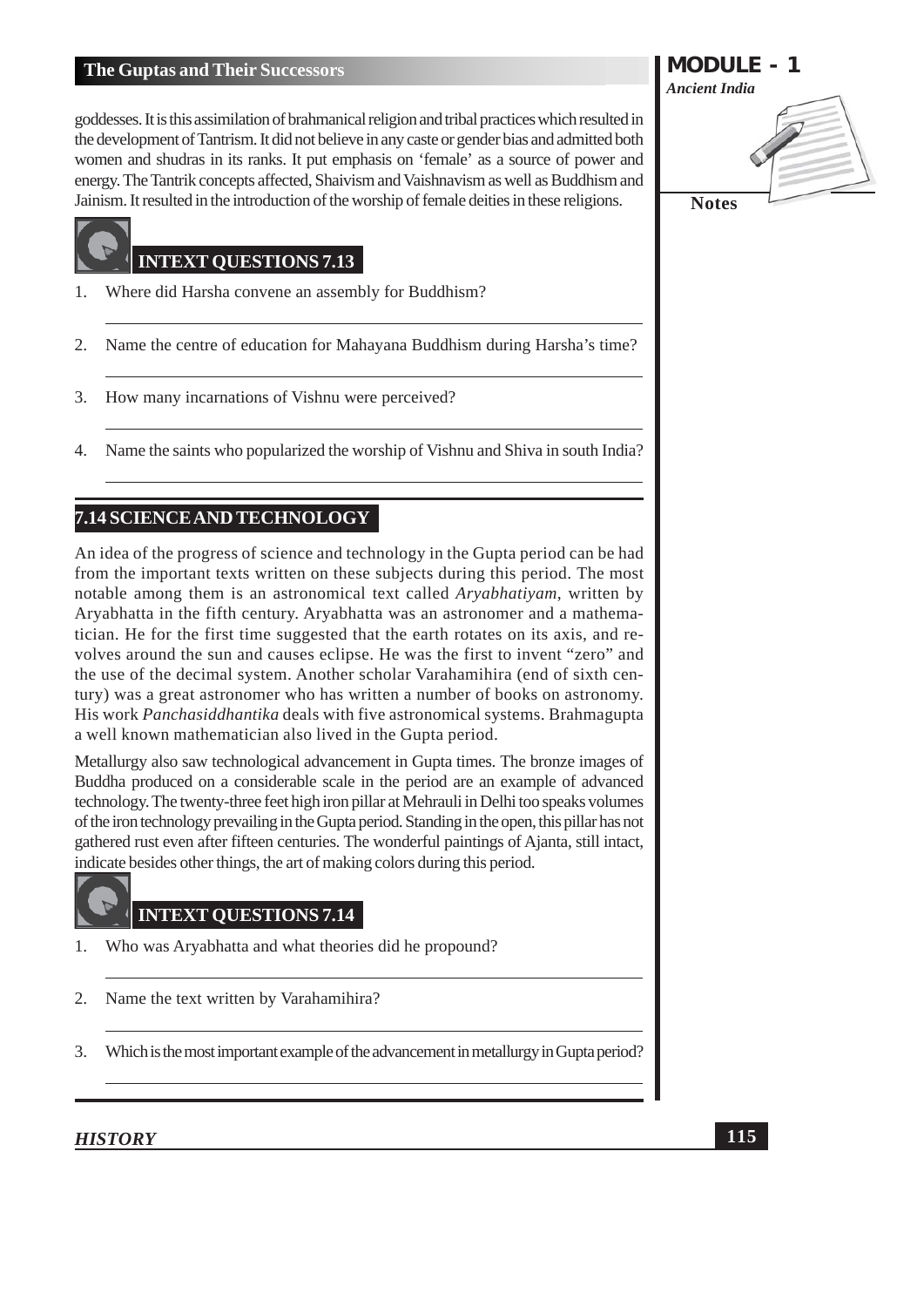



#### **WHAT HAVE YOU LEARNT**

Let us briefly recapitulate the main points of this lesson: Chandra Gupta I (AD 319–334) was the real founder of Gupta empire. Guptas were able to establish a vast empire as they could exploit the iron ores of central India and Bihar and also this being very fertile land. He was succeeded by Samudrgupta (AD 335-375) and Chandra Gupta II (AD  $375 - 414$ ). Chinese Buddhist pilgrim Fa Hien (AD 404-411) visited India and has left an vivid account of people of that period. Great Sanskrit poet and playwright Kalidasa was one of the nine luminaries of Chandra gupta II. Hunas from Central Asia threatened the Gupta empire & its invasion made Gupta's very weak. Subsequently decline in economic prosperity led to gradual decline of Gupta's empire.

Harshavardhana (606–647), a great warrior and able administrator established kingdom in north whose account is available in Harishcharita by his court poet Banabhatta. Chinese Buddhist pilgraim Hsuan Tsang visited India during his time. Harsha was defeated by Pula Kesin II Chalukya ruler of south, so river Namada become Harsha's Southern boundary.

Pallavas rose to power in pennisular India. Tamil bhakti literature and Dravidian style of art and architecture in South India developed during this period.

Society underwent a change during Gupta's period. Brahmaincal culture extended to distant and different areas. A large number of tribals were assimilated in the varna system and some foreigners like Hunas were also stratified into Brahmanical system. The status of women declined further in this period.

Gupta period is Golden age of Art and literature Ramayana and Mahabharata were completed in 4<sup>th</sup> century. Puranas began to be written. Alvars & Nayannaras, The South India saints composed Bhakti literature in Tamil.

Nagara-North Indian temples and southern style Dravida temples came to be established in their respective regions.

Ajanta Caves paintings depicting the life of Budha were also created during this period. The famous Mahabalipuram rath temples are also a creation of this period.

Aryabhatiyam, a notable astro-nomical text written by Aryabhatta of 5<sup>th</sup> century stated for the first time that the earth rotates on its axis and revolves around sun. Metullurgy saw technological advancement in Gupta times. Mehrauli's Iron pillar and bronze images of Buddha are few examples of this advancement.

### **TERMINAL QUESTIONS**

- 1. Discuss the achievements of Samudragupta on the basis of Allahabad Pillar inscription?
- 2. Account for the decline of the Gupta empire?
- 3. Give an account of the Gupta administration?
- 4. Write a note on the proliferation of castes during the period under study?
- 5. Discuss the position of women and untouchables in the Gupta period?
- 6. Give reasons for the expansion of agriculture in the period of our study?
- 7. Why did the trade decline in Gupta period?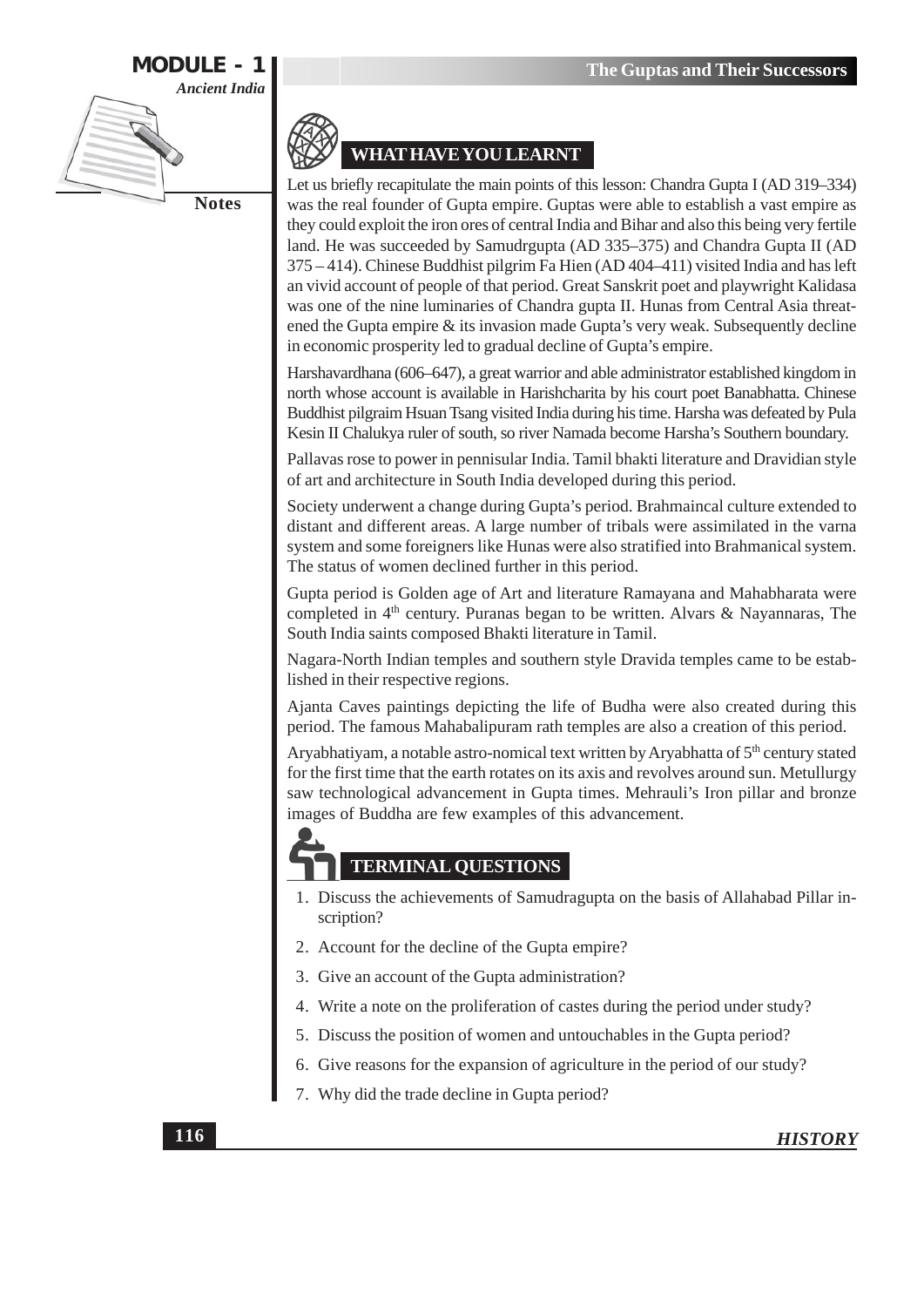- 8. Why is the Gupta age considered the Golden Age of art and literature?
- 9. Write a note on the Gupta coins?
- 10. Discuss the contribution of the Pallavas and the Chalukyas in the field of architecture?
- 11. Write a paragraph on Bhagvatism?
- 12. What were the factors that led to the rise of Tantrism in post-Gupta period?
- 13. Discuss the development of science and technology from c.AD 300–750?

## **ANSWERS TO INTEXT QUESTIONS**

#### 7.1

- 1. Chandragupta I
- $2.$ Fertile area; Rich in iron ore
- 3. Legitimacy, prestige, strength

#### $7.2$

- It gives a detailed account of Samundragupta's period 1.
- 2. Poet, musician and patron of learning

#### $7.3$

- 1. Vakataka
- $2.$ He was able to target his other enemies better
- Fa Hien  $\mathfrak{Z}$ .
- $4.$ Kalidasa

#### $7.4$

- 1. Huna
- 2. Skandagupta
- 3. Pushyabhutis at Thanesar; Maukharis at Kanauj

#### $7.5$

- Banabhatta  $1.$
- $2.$ Harsha
- $3.$ PulakesinII

#### 7.6

- 1. Vatapi
- 2. Dakshinapatheshvara

#### $7.7$

- 1. Kanchi
- 2. Chalukyas

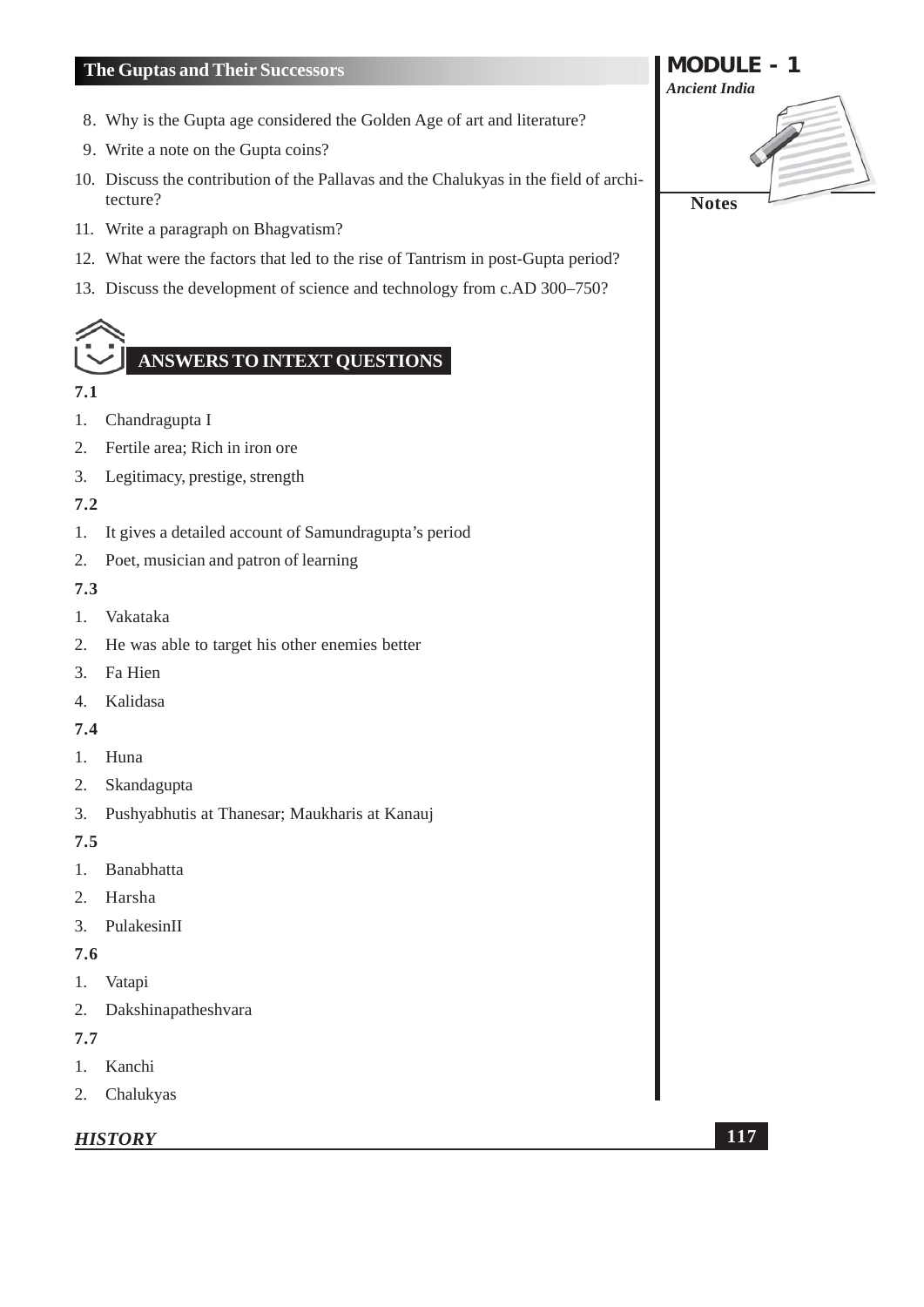| <b>MODULE</b>        | The Guptas and Their Successors                                                                                                                         |
|----------------------|---------------------------------------------------------------------------------------------------------------------------------------------------------|
| <b>Ancient India</b> |                                                                                                                                                         |
|                      | 7.8                                                                                                                                                     |
|                      | maharajadhiraja, parambhattaraka, parameshvara<br>1.                                                                                                    |
|                      | desha, rashtra, bhukti<br>2.                                                                                                                            |
| <b>Notes</b>         | 3.<br>grama                                                                                                                                             |
|                      | High level central officers<br>4.                                                                                                                       |
|                      | Uparikara and Udranga<br>5.                                                                                                                             |
|                      | It was bad as Hsuan Tsang was robbed of his belongings twice.<br>6.                                                                                     |
|                      | 7.9                                                                                                                                                     |
|                      | Agriculturalists<br>1.                                                                                                                                  |
|                      | 2.<br>presents received by the bride at the time of her marriage                                                                                        |
|                      | Eran in Madhya Pradesh<br>3.                                                                                                                            |
|                      | 7.10                                                                                                                                                    |
|                      | Silk, spices                                                                                                                                            |
|                      | Dinaras<br>2.                                                                                                                                           |
|                      | 7.11                                                                                                                                                    |
|                      | These texts refer to stories about Hindu gods and mention the way to please<br>1.<br>them.                                                              |
|                      | Alvar women saint of South India.<br>2.                                                                                                                 |
|                      | Devarama<br>3.                                                                                                                                          |
|                      | 7.12                                                                                                                                                    |
|                      | Bhitargaon in Kanpur and Deogrh in Jhansi (U.P.)                                                                                                        |
|                      | Nagara and Dravida                                                                                                                                      |
|                      | It contains the seven rathas temples built by the Pallava king Narasimhavarman<br>3.                                                                    |
|                      | 7.13                                                                                                                                                    |
|                      | Kanauj                                                                                                                                                  |
|                      | Nalanda<br>2.                                                                                                                                           |
|                      | Ten<br>$\overline{3}$ .                                                                                                                                 |
|                      | Alvars and Nayannars                                                                                                                                    |
|                      | 7.14                                                                                                                                                    |
|                      | Astronomer and mathematician [He invented zero and brought forth the impor-<br>tance of decimal system earth rotates on its axis & revolves around Sun. |
|                      | Panchasiddhantika                                                                                                                                       |
|                      | Iron pillar at Mehrauli in Delhi<br>3.                                                                                                                  |